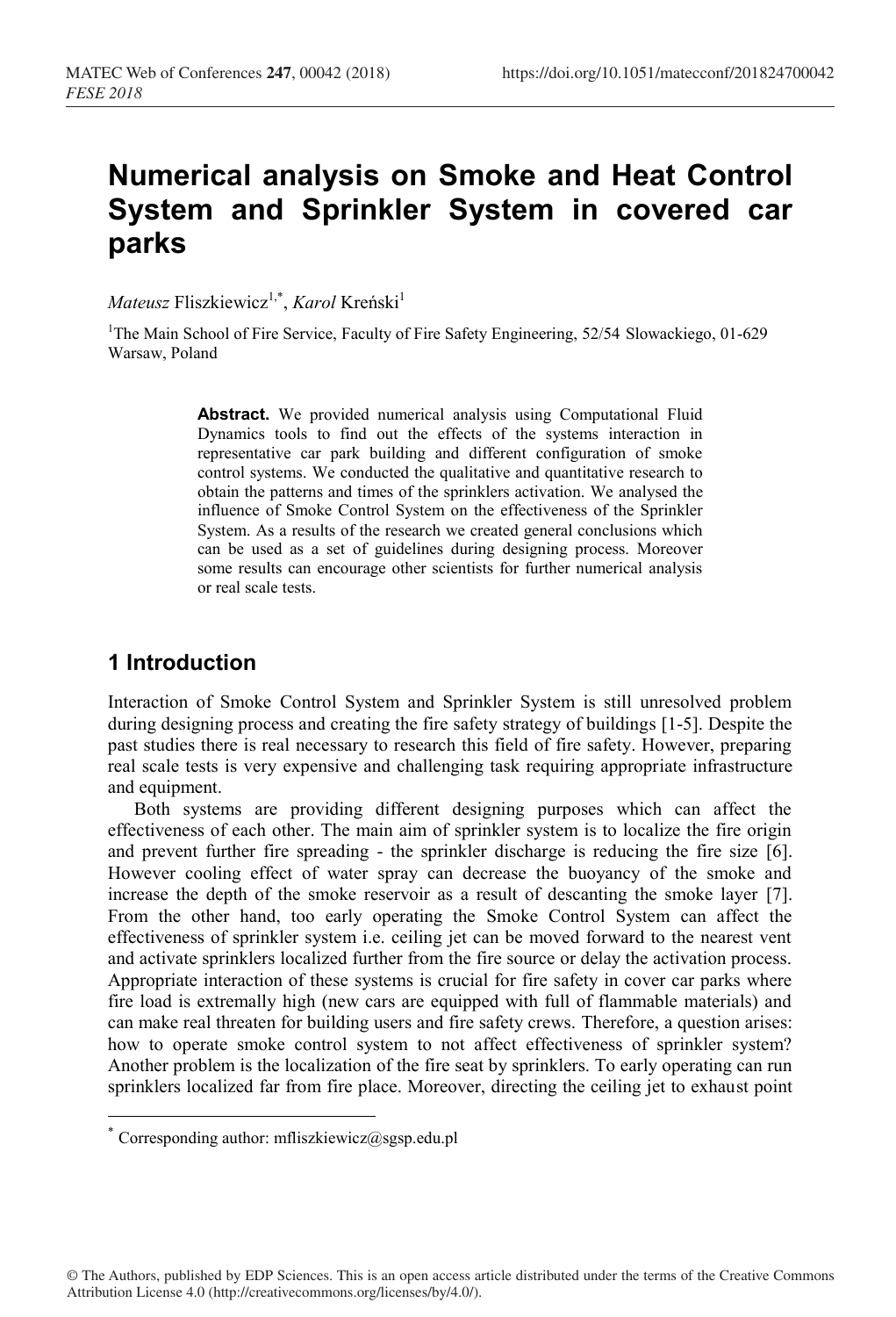may have consequences in terms of the number of sprinklers activated. As a result it can decrease the effectiveness of sprinklers extinguishing.

#### **1.1 Design objectives**

Designing the Smoke Control System needs to choose appropriate designing purpose. Depending on the type of the building connected with covered car park and type of the occupancy we can distinguish three main objectives which should be considered during designing process [8-12]:

- 1. Clearing car park from smoke after the fire is extinguished.
- 2. Ensuring the relatively smoke free or temperature free approach for firefighters.
- 3. Providing appropriate conditions for evacuation purpose.

Ensuring the smoke clearance objective is mostly required in car parks functionally connected with residential or office buildings where users of the building are well known with available evacuation paths [10,11]. Moreover, smoke clearance systems are not specifically intended to maintain any area of a car park clear of smoke or high temperature. Smoke clearance systems are intended to assist fire-fighters by providing ventilation to allow speedier clearance of the smoke once the fire has been extinguished. It can also help reduce smoke density and temperature during the course of a fire.

Shopping malls and other public building require to treat occupants evacuation as the main safety strategy goal. The objective of the smoke and heat control system is to provide for the protection of escape routes within the same storey as the car on fire, to preserve a smoke-free path to either the exterior of the building, or to a protected stairwell which leads to a final exit to a place of safety [10]. This objective is difficult to meet, because it also need some architectural modifications for example appropriate height of compartment.

Despite the previous two designing objectives, safety of the firefighters should be always considered [9,10]. Comparing to other type of compartments fire load in covered car parks are relatively high which may affect on significant smoke and heat generation and finally safety of the firefighters. Without any ventilation system, there can be extremely dangerous conditions in short time i.e. flash-over phenomena occurrence.

#### **1.2 Smoke and heat control systems**

All previously mentioned designing objectives can be achieved by different solutions. Currently we can distinguish two main types of ventilation system in covered car parks:

- 1. Ducted mechanical Smoke and Heat Exhaust Ventilation System (SHEVS).
- 2. Impulse ventilation system.

In SHEVS hot gases are gathering beneath the ceiling and exhausted by several vents mounted on ducts network. This should maintain good visibility in the lower parts of car park beneath the smoke layer, allowing appropriate conditions for evacuation, or for firefighter access to the fire. However, these systems are intendent to work well in high compartments where it is possible to create a deep enough smoke reservoir. Otherwise, there will be no clear separation between hot upper layer and cold lower layer.

For almost cases the main objective of impulse ventilation is to assist firefighters. The way of operation causes turbulent flow of smoky gases. However, higher velocities through the cross section of car park can ensure relatively free of smoke path to fire seat. This method was taken from longitudinal ventilations systems in tunnels.

Depending on designing objectives, parameters of smoke control system can differ significantly, i.e. ensuring the smoke clearance condition for impulse ventilation for 2000 m2 and 3 m height car park need to design exhaust with capacity approximately 55 000 m3/h. For the same car park providing safe approach for firefighters needs to ensure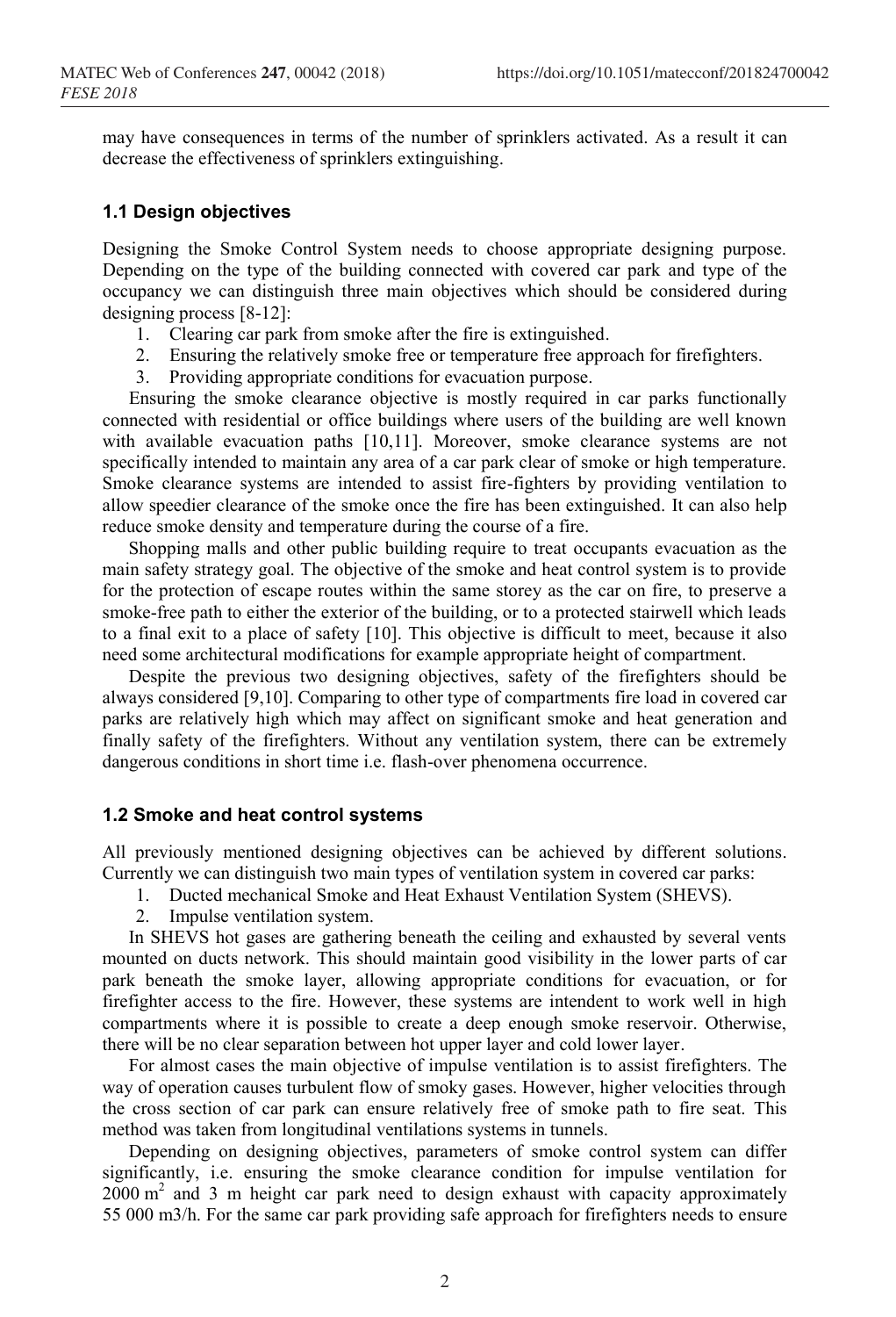system with capacity 337 000  $m^3/h$ . These conditions may remarkably affect on sprinklers activation. It may influence on number of sprinklers activated and also proper localization of fire seat.

## **2 Method**

Our method is based on comparing the number and times of sprinkler activation depending on different ventilation systems and its capacity. These two factors depends on a set of physical parameters such as Heat Release Rate (HRR), height of compartment, sprinkler type and others. We conducted seventeen Computational Fluid Dynamics (CFD) simulations to prepare comparative analysis. We ran all simulations on the Fire Dynamics Simulator (FDS) [8] software version 6.7.0. FDS is a computational fluid dynamics model of fire-driven fluid flow, with an emphasis on smoke and the heat transport from fires. Launching the FDS simulation requires a large number of input parameters. The parameters affect the simulation results. In order to simplify the conditions of experiment we divided the input parameters into invariants and variants.

In all cases we modelled the single car fire in representative smoke zone with area approximately 1900 m<sup>2</sup>. The dimensions of smoke zone was 31.2 m width x 60.0 m long x 3.0 m high. From one side of computational domain boundary condition was "opened" that fresh air could flow into the compartment and also hot smoky gases could leave computational domain. Solid gypsum board curtain from 2.2 m height to ceiling was designed at the one edge of the smoke zone.<br>  $\frac{1 \text{egend}}{5 \text{orinkler}}$ 

Jetfan fresh air intake curtain 1 car fire  $smoke$ Exhaust vent fresh air intake fresh air intake

#### **Fig. 1.** General scheme of the car park.

As a variant parameters we assumed the type of the ventilation system, total capacity of exhausted gases and ventilation delay time. We considered two ventilation systems, i.e. ducted mechanical smoke and heat control system and impulse ventilation. For both systems four cases was examined. Firstly we analysed scenarios where no ventilation system was provided. Then ventilation system was operated immediately after the Fire Detection System signal was reached. We assumed 60 seconds. The third case provided operating ventilation system immediately after the first sprinkler was activated. The last one case ensures 180 seconds delay between activating first sprinkler and running ventilation system. We assumed that ventilation system as well as main exhaust vent and jet-fans will reach full capacity in 60 seconds.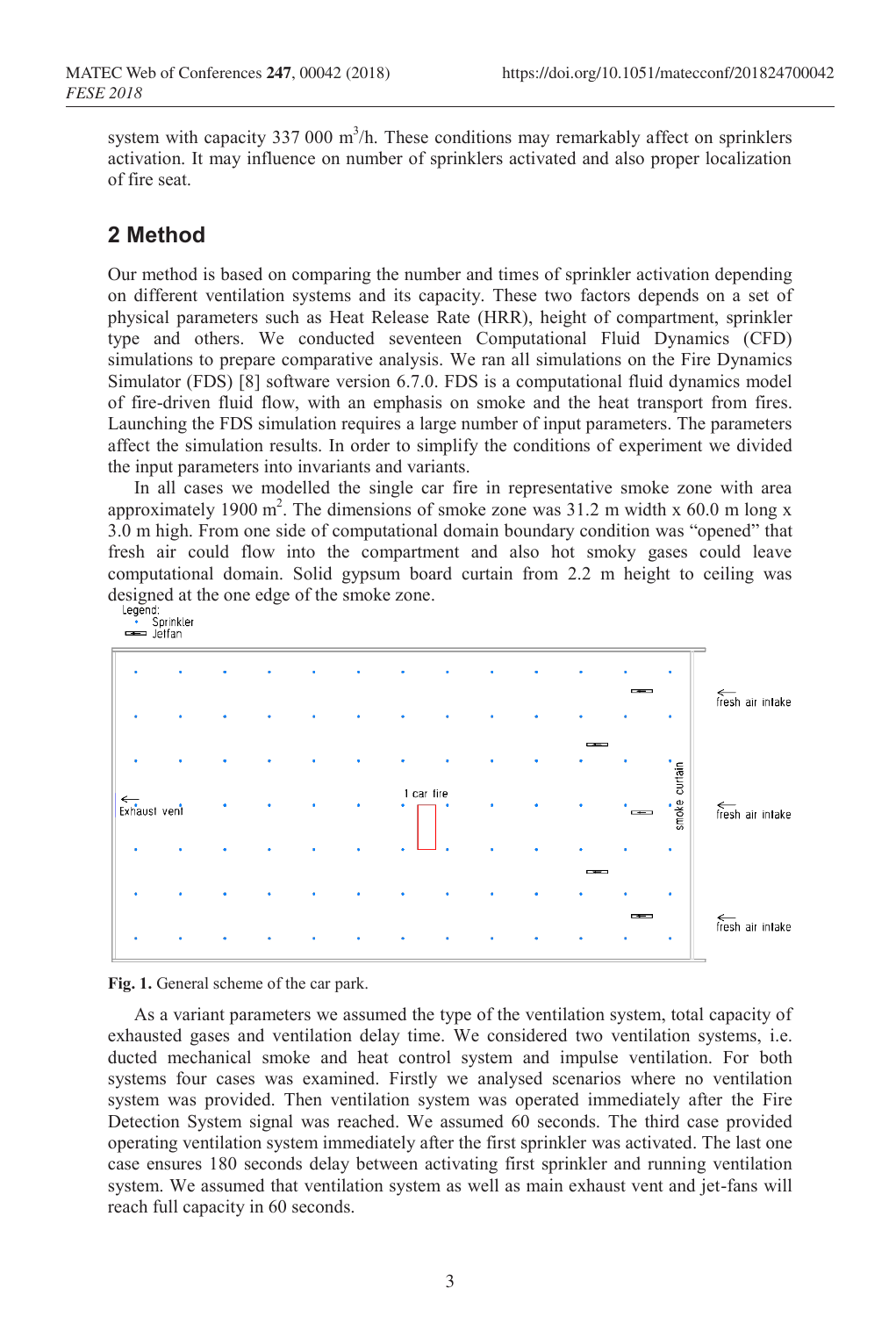In the table 1 we presented all considered scenarios. We began by checking number of activated sprinklers without any ventilation system. Then, we conducted simulations for ducted mechanical smoke and heat control system and impulse ventilation system.

| <b>Simulation number</b> | <b>Ventilation</b>    | Ventilation delay        | <b>Comments</b>                                                       |  |  |  |
|--------------------------|-----------------------|--------------------------|-----------------------------------------------------------------------|--|--|--|
|                          | capacity<br>$[m^3/h]$ | [sec]                    |                                                                       |  |  |  |
| No ventilation           |                       |                          |                                                                       |  |  |  |
| Simulation 1             |                       |                          | No ventilation                                                        |  |  |  |
| Simulation 2             | $\overline{a}$        | $\overline{\phantom{a}}$ | No ventilation, ducts modelled                                        |  |  |  |
|                          |                       | Ducted ventilation       |                                                                       |  |  |  |
| Simulation 2a            | 55 000                | 60                       | 10 air changes per hour                                               |  |  |  |
| Simulation 2b            | 55 000                | 285                      | changes<br>10<br>air<br>per<br>hour,                                  |  |  |  |
|                          |                       |                          | ventilation<br>starts<br>first<br>after<br>sprinkler operates         |  |  |  |
| Simulation 2c            | 55 000                | 465                      | air<br>10<br>changes<br>hour,<br>per                                  |  |  |  |
|                          |                       |                          | ventilation starts with 180 sec                                       |  |  |  |
|                          |                       |                          | delay after first sprinkler operates                                  |  |  |  |
| Simulation 3a            | 90 000                | 60                       | Total<br>capacity<br>calculated                                       |  |  |  |
|                          |                       |                          | according to BS 7346-4                                                |  |  |  |
| Simulation 3b            | 90 000                | 285                      | As above, ventilation starts after                                    |  |  |  |
|                          |                       |                          | first sprinkler operates                                              |  |  |  |
| Simulation 3c            | 90 000                | 465                      | As above, ventilation starts with                                     |  |  |  |
|                          |                       |                          | 180 sec delay after first sprinkler                                   |  |  |  |
|                          |                       |                          | operates                                                              |  |  |  |
|                          |                       | Impulse ventilation      |                                                                       |  |  |  |
| Simulation 4a            | 55 000                | 60                       | 10<br>air<br>changes<br>hour,<br>per<br>ventilation<br>after<br>first |  |  |  |
|                          |                       |                          | starts<br>sprinkler operates                                          |  |  |  |
| Simulation 4b            | 55 000                | 300                      | 10<br>air<br>changes<br>hour,<br>per                                  |  |  |  |
|                          |                       |                          | ventilation<br>first<br>starts<br>after                               |  |  |  |
|                          |                       |                          | sprinkler operates                                                    |  |  |  |
| Simulation 4c            | 55 000                | 480                      | 10<br>air<br>changes<br>per<br>hour,                                  |  |  |  |
|                          |                       |                          | ventilation starts with 180 sec                                       |  |  |  |
|                          |                       |                          | delay after first sprinkler operates                                  |  |  |  |
| Simulation 5a            | 180 000               | 60                       | Typical capacity in polish car                                        |  |  |  |
|                          |                       |                          | parks                                                                 |  |  |  |
| Simulation 5b            | 180 000               | 300                      | Typical capacity in polish car                                        |  |  |  |
|                          |                       |                          | parks, ventilation starts with 180                                    |  |  |  |
|                          |                       |                          | sec delay after first sprinkler                                       |  |  |  |
| Simulation 5c            | 180 000               | 480                      | operates<br>Typical capacity in polish car                            |  |  |  |
|                          |                       |                          | parks, ventilation starts after first                                 |  |  |  |
|                          |                       |                          | sprinkler operates                                                    |  |  |  |
| Simulation 6a            | 337 000               | 60                       | Approx. 1 m/s through cross-                                          |  |  |  |
|                          |                       |                          | section of carpark                                                    |  |  |  |
| Simulation 6b            | 337 000               | 300                      | Approx. 1 m/s through cross-                                          |  |  |  |
|                          |                       |                          | section of carpark, ventilation                                       |  |  |  |
|                          |                       |                          | starts after first sprinkler operates                                 |  |  |  |
| Simulation 6c            | 337 000               | 480                      | Approx. 1 m/s through cross-                                          |  |  |  |
|                          |                       |                          | section of carpark, ventilation                                       |  |  |  |
|                          |                       |                          | starts with 180 sec delay after first                                 |  |  |  |
|                          |                       |                          | sprinkler operates                                                    |  |  |  |

|  |  |  | Table 1. Analysed scenarios. |
|--|--|--|------------------------------|
|--|--|--|------------------------------|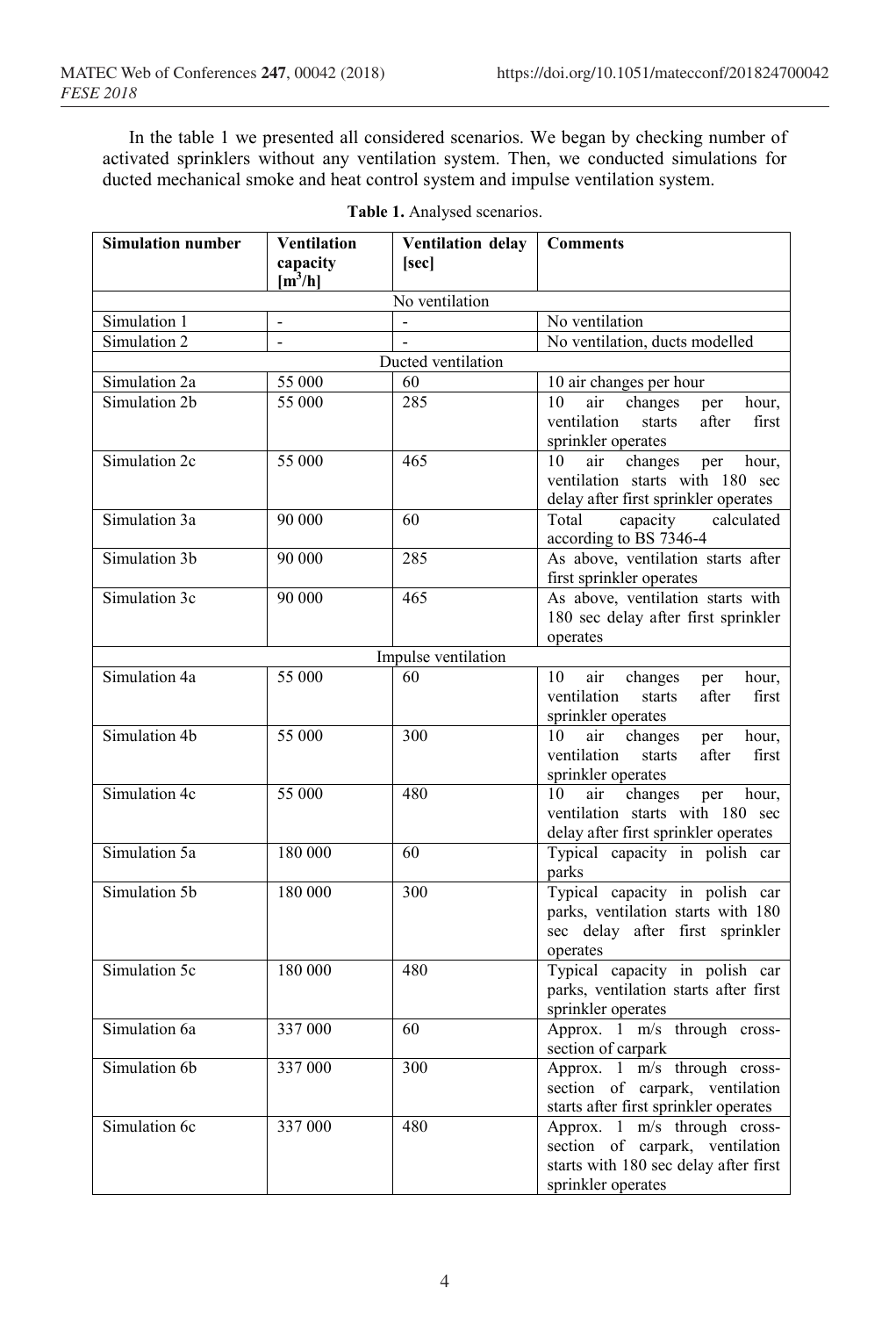For all simulations we assumed a set of invariant parameters. We setup one car fire. Despite the wide range of available HRR curves for car we used NBN curve [8] with maximum HRR 6000 kW after 900 seconds. It is assumed that water spray from head will not effectively extinguish the car fire. Under normal conditions cars are considered to be waterproof, so in case of the cabin fire water will not infiltrate inside the vehicle. Therefore the HRR curve will not vary because of sprinkler activation.

As a burning material we used polyurethane foam with heat of combustion equals to 26 200 kJ/kg. Soot yield was 0.13 kg/kg and carbon monoxide yield was 0.01 kg/kg. All physical properties of obstructions (walls, ceiling, etc.) were assigned from reinforced concrete.

Sprinklers were distributed equally over the smoke zone. Maximum distance between sprinklers was 4.5 m and maximum distance from walls was 2.1 m. All used devices was upright sprinklers with RTI<50 and activation temperature 68 degree of Celsius.



Total simulation time was 20 minutes. Results were registered every second.

**Fig. 2.** Different HRR curves for one car fire.

#### **3 Results**

The results were collected for each simulation. Firstly we gathered the number of activated sprinklers for different type of ventilation system and its capacity. Than we checked whether the delay time influence on total number of sprinklers operated in each analyzed group. Finally we summarized the times of first and last sprinkler activated.

In table 2 we collected data from ducted mechanical ventilation systems. For almost all cases sprinklers activated in the same place and in similar time.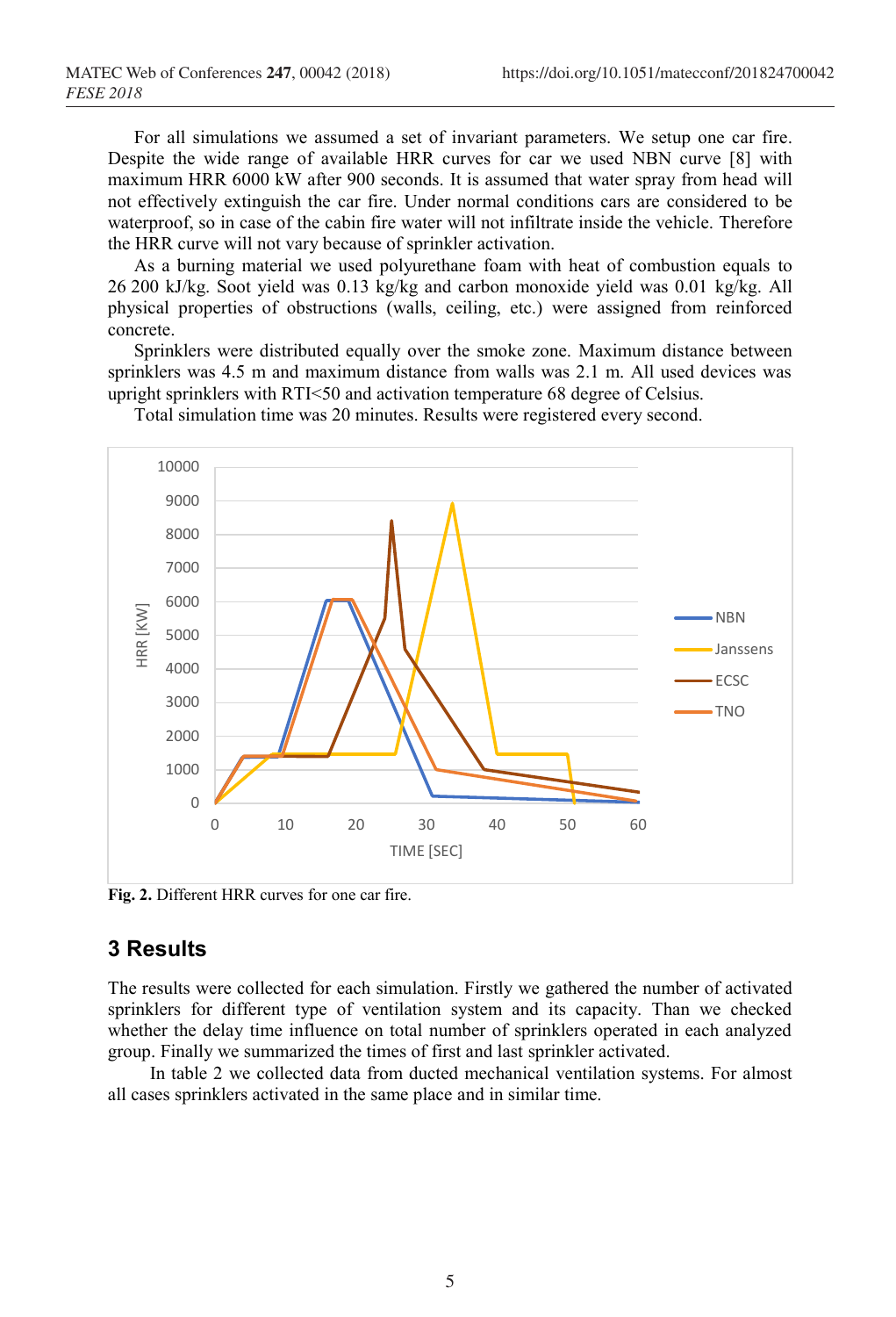| <b>Simulation</b><br>number | <b>Ventilation</b><br>capacity<br>[m <sup>3</sup> /h] | <b>Ventilation</b><br>delay [sec] | <b>Total</b><br>sprinklers<br>activated | <b>First</b><br>sprinkler<br>activation<br>time | Last<br>sprinkler<br>activation<br>time |
|-----------------------------|-------------------------------------------------------|-----------------------------------|-----------------------------------------|-------------------------------------------------|-----------------------------------------|
| Simulation 2                |                                                       |                                   | 18                                      | 282                                             | 969                                     |
| Simulation 2a               | 55 000                                                | 60                                | 17                                      | 276                                             | 999                                     |
| Simulation 2b               | 55 000                                                | 285                               | 18                                      | 282                                             | 1076                                    |
| Simulation 2c               | 55 000                                                | 465                               | 18                                      | 282                                             | 977                                     |
| Simulation 3a               | 90 000                                                | 60                                | 17                                      | 302                                             | 1073                                    |
| Simulation 3b               | 90 000                                                | 285                               | 17                                      | 282                                             | 1081                                    |
| Simulation 3c               | 90 000                                                | 465                               | 17                                      | 282                                             | 1009                                    |

**Table 2.** Sprinklers activation for ducted mechanical ventilation.

The results are different for impulse ventilation system. Depending on total capacity the number of sprinklers activated differ. For higher values the number of sprinklers operated decreases. On the figure 3 we presented protected area by sprinklers after 20 minutes of simulation for selected scenarios.



**Fig. 3.** Sprinklers activated after 20 minutes.

In Table 3 we collected data on interaction of impulse ventilation system and sprinkler installation.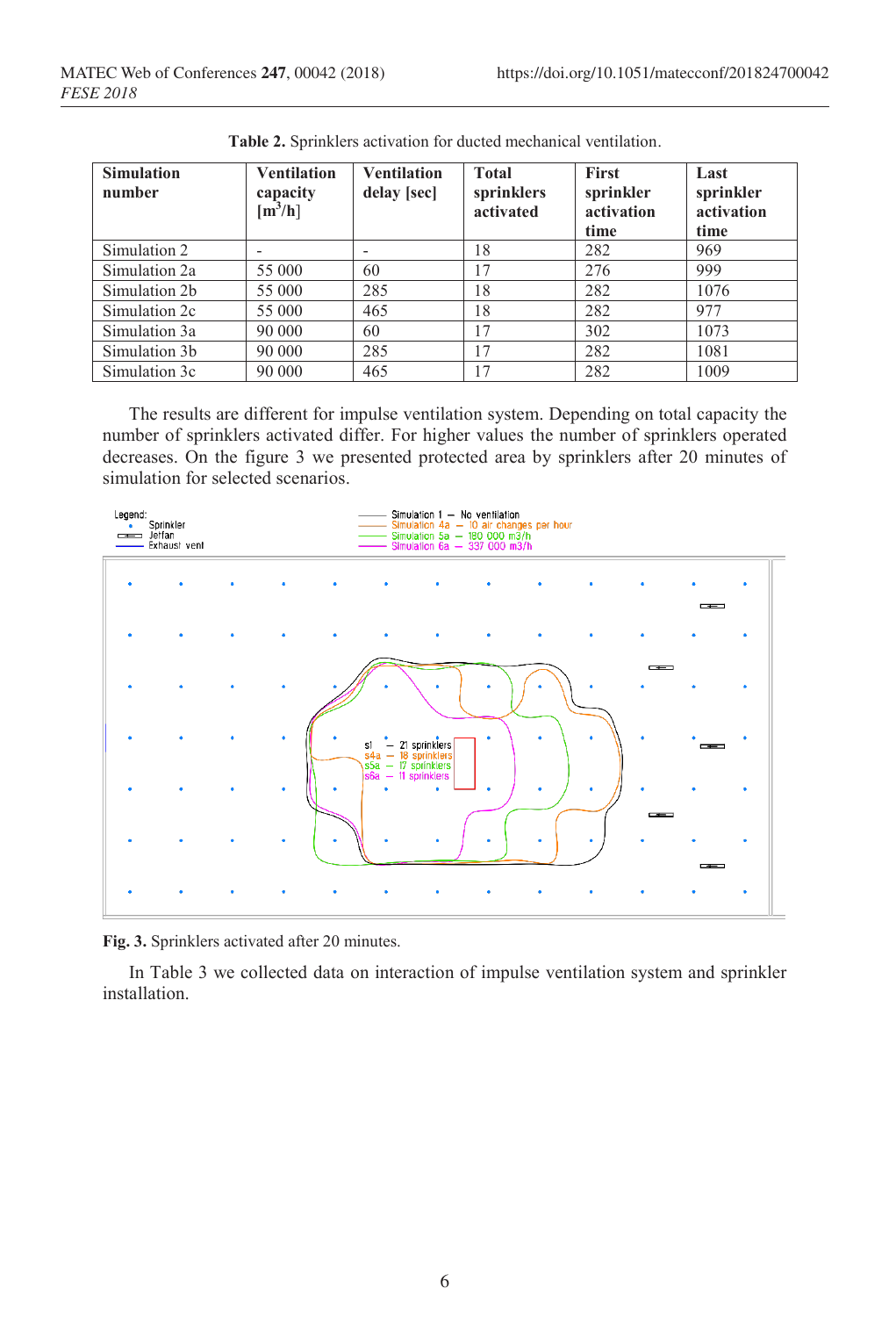| <b>Simulation</b><br>number | <b>Ventilation</b><br>capacity<br>$\left[\mathrm{m}^3/\mathrm{h}\right]$ | <b>Ventilation</b><br>delay [sec] | Total<br>sprinklers<br>activated | First<br>sprinkler<br>activation<br>time | Last<br>sprinkler<br>activation<br>time |
|-----------------------------|--------------------------------------------------------------------------|-----------------------------------|----------------------------------|------------------------------------------|-----------------------------------------|
| Simulation 1                |                                                                          |                                   | 21                               | 296                                      | 964                                     |
| Simulation 4a               | 55 000                                                                   | 60                                | 18                               | 298                                      | 1049                                    |
| Simulation 4b               | 55 000                                                                   | 300                               | 20                               | 296                                      | 1148                                    |
| Simulation 4c               | 55 000                                                                   | 480                               | 19                               | 296                                      | 1138                                    |
| Simulation 5a               | 180 000                                                                  | 60                                | 17                               | 286                                      | 1007                                    |
| Simulation 5b               | 180 000                                                                  | 300                               | 16                               | 296                                      | 973                                     |
| Simulation 5c               | 180 000                                                                  | 480                               | 16                               | 296                                      | 1000                                    |
| Simulation 6a               | 337 000                                                                  | 60                                | 11                               | 594                                      | 969                                     |
| Simulation 6b               | 337 000                                                                  | 300                               | 11                               | 296                                      | 973                                     |
| Simulation 6c               | 337 00                                                                   | 480                               | 12                               | 296                                      | 996                                     |

**Table 3.** Sprinklers activation for impulse ventilation.

### **4 Discussion**

Type of ventilation system and its operation delay time influence on number and times of activated sprinklers. However, for ducted mechanical ventilation system the difference is not significant, similar to other researches [1, 6]. In all scenarios the number of sprinklers activated was similar. Even first sprinkler activation time do not differ appreciably. Activation time of last sprinkler depends mainly on total capacity of ventilation system, i.e. the higher capacity, the later it operates. Nevertheless, the variation is negligible.

The situation is different in the case of impulse ventilation. The number of activated sprinklers and its localization strongly depends on total capacity of ventilation system. The higher capacity, the less sprinklers operated. The high flow of smoky gases also influence on the localization of the activated sprinklers, i.e. protected area moves to exhaust point. It strongly depends on ceiling jet direction and temperature [13].

Analysing the results the general conclusions can be stated for ducted mechanical system:

- 1. Delay time to lunch ventilation system is not necessary. If the designing purpose is evacuation safety, then the ventilation system can be operated immediately form Fire Detection System.
- 2. Number of activated sprinklers do not differ in case of the designing higher capacities.
- 3. The higher capacities are designed, the later time of last sprinkler activation was observed. However, in this situation ventilation system has the greater ability to exhaust heat and smoke what also influence on protecting of further fire spreading.

In case of impulse ventilation we observed the following dependencies:

- 1. It should be considered to design delay time of operating the ventilation system. The higher capacities, the later first sprinkler was activated. It is recommended to lunch ventilation system at least when first sprinkler operates.
- 2. Total exhaust capacity influence on total number of sprinkler activated and moves the protected region towards exhaust point.
- 3. Delay time do not influence on total number of sprinklers activated after the fire reaches maximum HRR.

Presented results are just introduction to further research on the problem. CFD simulations can bring closer to general dependencies in case of using these two fire protection systems. Nevertheless, the influence on water spray from sprinkler and